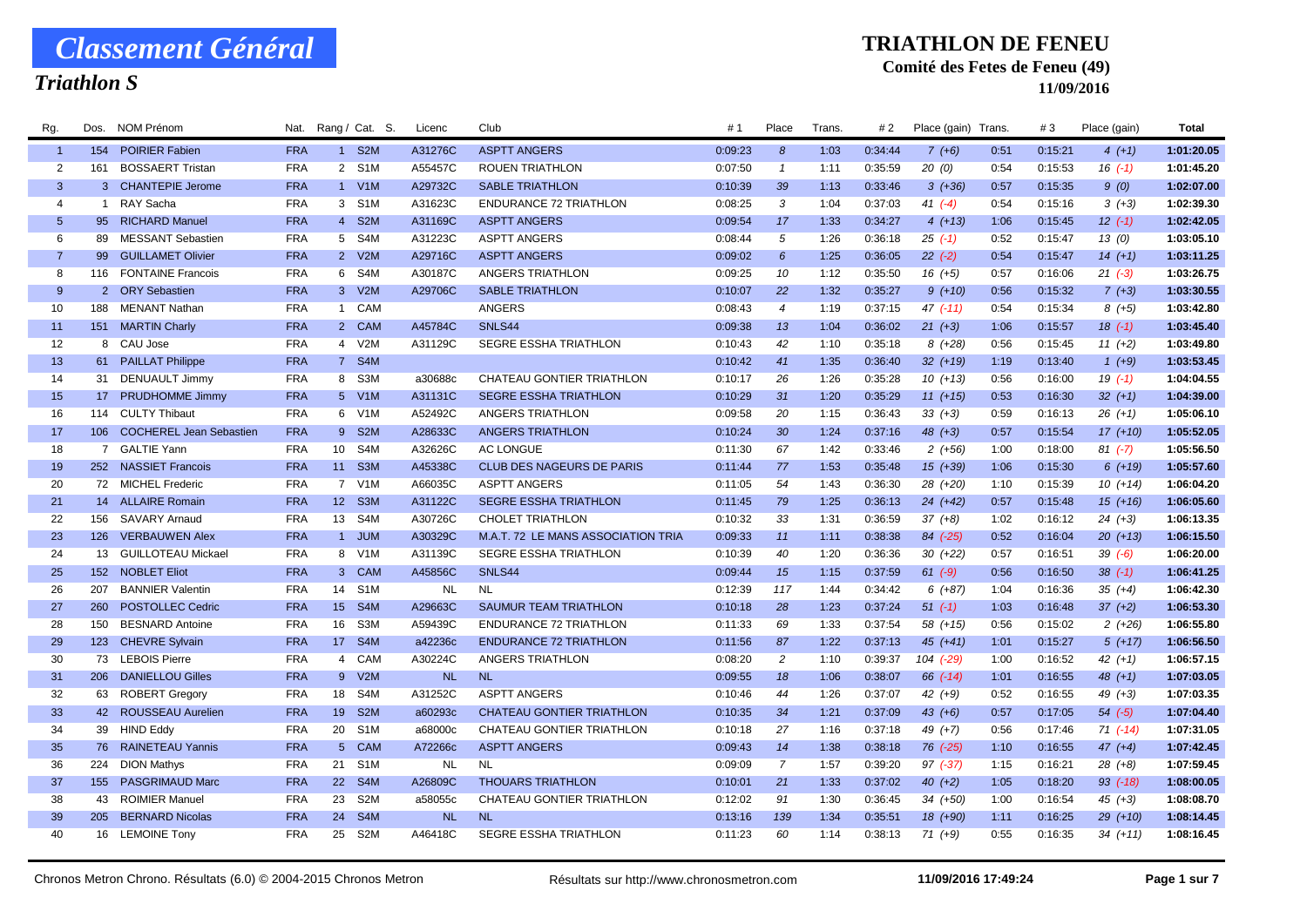## *Triathlon S*

#### **TRIATHLON DE FENEU**

### **Comité des Fetes de Feneu (49)**

| Rg. | Dos.            | NOM Prénom                     | Nat.       |                 | Rang / Cat. S.   | Licenc    | Club                               | #1      | Place | Trans. | # 2     | Place (gain) Trans. |      | #3      | Place (gain)  | Total      |
|-----|-----------------|--------------------------------|------------|-----------------|------------------|-----------|------------------------------------|---------|-------|--------|---------|---------------------|------|---------|---------------|------------|
| 41  |                 | 128 ABERGEL Meredith           | <b>FRA</b> | 10 <sup>1</sup> | V2M              | A58720C   | M.A.T. 72 LE MANS ASSOCIATION TRIA | 0:10:48 | 46    | 2:35   | 0:37:02 | $39(+3)$            | 1:25 | 0:16:30 | $33(+2)$      | 1:08:18.10 |
| 42  | 117             | <b>ROUTHIAU Louis Philippe</b> | <b>FRA</b> | 26              | S <sub>1</sub> M | A80698C   | <b>CHOLET TRIATHLON</b>            | 0:11:45 | 78    | 1:40   | 0:37:30 | $53(+26)$           | 1:23 | 0:16:11 | $23(+10)$     | 1:08:26.15 |
| 43  |                 | 37 CHAIGNON Anthony            | <b>FRA</b> | 27              | S <sub>4</sub> M | a87805c   | <b>CHATEAU GONTIER TRIATHLON</b>   | 0:11:12 | 57    | 1:39   | 0:38:19 | $78$ $(-3)$         | 1:11 | 0:16:11 | $22 (+17)$    | 1:08:29.45 |
| 44  | 138             | <b>LEBOIS Nicolas</b>          | <b>FRA</b> | 28              | S4M              | A31487C   | <b>TRIATHLON SPORT COUERONNAIS</b> | 0:11:00 | 51    | 1:18   | 0:38:52 | $89( -8)$           | 0:58 | 0:16:27 | $31 (+15)$    | 1:08:32.05 |
| 45  | 149             | DELHOMMEAU DUMONT Pierr        | <b>FRA</b> |                 | 2 JUM            | A30376C   | M.A.T. 72 LE MANS ASSOCIATION TRIA | 0:09:56 | 19    | 1:22   | 0:38:55 | $92$ $(-21)$        | 0:59 | 0:17:39 | $68$ $(-5)$   | 1:08:48.35 |
| 46  | 240             | <b>MINAULT David</b>           | <b>FRA</b> | 11              | V1M              | <b>NL</b> | <b>NL</b>                          | 0:11:08 | 56    | 1:47   | 0:38:30 | $81 (-8)$           | 1:13 | 0:16:13 | $27 (+18)$    | 1:08:49.20 |
| 47  | 235             | <b>LIXFE Franck</b>            | <b>FRA</b> | 12 <sup>2</sup> | V <sub>3</sub> M | <b>NL</b> | <b>NL</b>                          | 0:12:58 | 122   | 2:00   | 0:35:41 | $12(+74)$           | 1:22 | 0:17:02 | $52 (+1)$     | 1:08:59.35 |
| 48  |                 | 65 CHAUVIRAY Freddy            | <b>FRA</b> | 29              | S4M              | A46222C   | <b>ASPTT ANGERS</b>                | 0:14:19 | 187   | 1:26   | 0:35:59 | 19 (+120)           | 0:55 | 0:16:25 | $30(+19)$     | 1:09:01.65 |
| 49  |                 | 196 HERSANT Romuald            | <b>FRA</b> | 13              | V2M              | <b>NL</b> | <b>NL</b>                          | 0:12:34 | 112   | 2:14   | 0:35:50 | $17(+65)$           | 1:34 | 0:16:54 | $44(-2)$      | 1:09:03.80 |
| 50  |                 | 68 CLAUDE Laurent              | <b>FRA</b> | 14              | V1M              | A61401C   | <b>ASPTT ANGERS</b>                | 0:10:36 | 36    | 1:33   | 0:38:34 | $82$ (-14)          | 1:06 | 0:17:21 | 59 (0)        | 1:09:06.85 |
| 51  | 57              | <b>PETEUL Emeric</b>           | <b>FRA</b> | 30              | S <sub>4</sub> M | A30170C   | <b>ASPTT ANGERS</b>                | 0:12:46 | 119   | 1:44   | 0:36:29 | $27 (+66)$          | 1:20 | 0:16:59 | $51 (+2)$     | 1:09:16.40 |
| 52  | 168             | BERTHELOT Mickael              | <b>FRA</b> | 15              | V <sub>1</sub> M | <b>NL</b> | <b>NL</b>                          | 0:11:58 | 88    | 1:44   | 0:36:38 | $31 (+46)$          | 1:12 | 0:17:52 | $75$ $(-10)$  | 1:09:21.65 |
| 53  | 69              | <b>DEMELLIER Nicolas</b>       | <b>FRA</b> | 16              | V2M              | A31187    | <b>ASPTT ANGERS</b>                | 0:11:50 | 83    | 1:39   | 0:37:00 | $38 (+38)$          | 1:21 | 0:17:36 | $66 (-8)$     | 1:09:24.10 |
| 54  |                 | 203 LE PINSEC Jacky            | <b>FRA</b> |                 | 17 V1M           | <b>NL</b> | <b>NL</b>                          | 0:10:21 | 29    | 1:20   | 0:37:35 | $54( -4)$           | 1:08 | 0:19:08 | $120( -21)$   | 1:09:30.60 |
| 55  | 255             | <b>MARTINET Jean Francois</b>  | <b>FRA</b> | 18              | V1M              | <b>NL</b> | <b>NL</b>                          | 0:12:37 | 115   | 1:54   | 0:34:27 | $5(+92)$            | 1:10 | 0:19:31 | $137$ $(-32)$ | 1:09:36.00 |
| 56  | 53              | <b>BEAUDOIN Christian</b>      | <b>FRA</b> | 19              | V <sub>4</sub> M | a53277c   | CHATEAU GONTIER TRIATHLON          | 0:11:27 | 64    | 1:29   | 0:38:11 | $70(+7)$            | 1:07 | 0:17:39 | $67 (+1)$     | 1:09:50.20 |
| 57  |                 | 102 GAGNERIE Bruno             | <b>FRA</b> | <b>20</b>       | V3M              | A30469C   | <b>ANJOU TRIATHLON TRELAZE</b>     | 0:11:36 | 72    | 1:44   | 0:37:49 | $57(+14)$           | 1:22 | 0:17:30 | $63 (+1)$     | 1:09:59.05 |
| 58  | 44              | <b>HOUSSIN Vincent</b>         | <b>FRA</b> | 31              | S <sub>3</sub> M | a78056    | CHATEAU GONTIER TRIATHLON          | 0:13:47 | 160   | 2:02   | 0:36:30 | $29(+83)$           | 0:50 | 0:16:55 | 46 (+19)      | 1:10:00.35 |
| 59  |                 | 197 GOUPIL Nicolas             | <b>FRA</b> | 32 <sup>2</sup> | S <sub>4</sub> M | <b>NL</b> | <b>NL</b>                          | 0:11:54 | 86    | 1:50   | 0:38:02 | $62 (+18)$          | 1:04 | 0:17:12 | $55(+9)$      | 1:10:00.50 |
| 60  | 157             | <b>CHIRON Christophe</b>       | <b>FRA</b> | 21              | V <sub>2</sub> M | A26821C   | <b>THOUARS TRIATHLON</b>           | 0:11:25 | 62    | 1:22   | 0:38:16 | $72(+6)$            | 1:03 | 0:18:00 | $80( -4)$     | 1:10:02.75 |
| 61  | 127             | <b>PICART Pascal</b>           | <b>FRA</b> | 22              | V2M              | A30357C   | M.A.T. 72 LE MANS ASSOCIATION TRIA | 0:09:50 | 16    | 1:34   | 0:37:28 | $52$ $(-5)$         | 1:22 | 0:19:59 | 154 (-40)     | 1:10:09.90 |
| 62  | 249             | <b>BEAUMONT David</b>          | <b>FRA</b> | 33              | S <sub>2</sub> M | <b>NL</b> | <b>NL</b>                          | 0:13:10 | 133   | 2:11   | 0:33:41 | $1(+107)$           | 1:10 | 0:20:04 | 157 (-36)     | 1:10:14.00 |
| 63  |                 | 111 DECOUSSE Jean Philippe     | <b>FRA</b> | 23              | V2M              | A49476C   | ANGERS TRIATHLON                   | 0:11:28 | 65    | 1:49   | 0:37:56 | $59(+4)$            | 1:22 | 0:17:48 | $72$ $(-2)$   | 1:10:21.00 |
| 64  |                 | 103 ANTIER Richard             | <b>FRA</b> | 24              | V2M              | A82294C   | ANJOU TRIATHLON TRELAZE            | 0:13:12 | 134   | 2:00   | 0:37:14 | 46 (+54)            | 1:08 | 0:16:52 | $41 (+16)$    | 1:10:23.25 |
| 65  |                 | 4 TATINCLOUX Thierry           | <b>FRA</b> | 25              | V2M              | A31192C   | <b>ASPTT ANGERS</b>                | 0:10:48 | 45    | 1:20   | 0:38:54 | $91 (-10)$          | 1:10 | 0:18:31 | $96$ $(-10)$  | 1:10:40.50 |
| 66  | 189             | <b>PASCAL Chene</b>            | <b>FRA</b> | 26              | V1M              | <b>NL</b> | <b>NL</b>                          | 0:11:36 | 73    | 1:23   | 0:40:02 | $112$ $(-13)$       | 1:04 | 0:16:41 | 36 (+20)      | 1:10:43.25 |
| 67  |                 | 18 PRUDHOMME Marius            | <b>FRA</b> | $6\overline{6}$ | <b>CAM</b>       | A31159C   | <b>SEGRE ESSHA TRIATHLON</b>       | 0:10:08 | 23    | 1:38   | 0:39:49 | $108$ $(-42)$       | 1:05 | 0:18:11 | $85$ (-2)     | 1:10:49.40 |
| 68  | 165             | <b>DELAHAYE Gildas</b>         | <b>FRA</b> | 34              | S3M              | A73485C   | <b>SEGRE ESSHA TRIATHLON</b>       | 0:12:29 | 106   | 1:27   | 0:38:24 | 79 (+28)            | 1:03 | 0:17:29 | $62$ $(+10)$  | 1:10:49.40 |
| 69  |                 | 40 CHAUVIN Noel                | <b>FRA</b> | 27              | V <sub>1</sub> M | a77348c   | <b>CHATEAU GONTIER TRIATHLON</b>   | 0:13:55 | 169   | 1:37   | 0:36:46 | $35(+93)$           | 1:03 | 0:17:36 | $65 (+7)$     | 1:10:55.10 |
| 70  |                 | 74 MOURIN Pascal               | <b>FRA</b> | 28              | V3M              | A31216C   | <b>ASPTT ANGERS</b>                | 0:11:02 | 53    | 1:30   | 0:38:41 | $85( -9)$           | 1:07 | 0:18:38 | $102$ $(-8)$  | 1:10:56.35 |
| 71  |                 | 77 LABLEE Samuel               | <b>FRA</b> | $7^{\circ}$     | <b>CAM</b>       | A612640   | <b>ASPTT ANGERS</b>                | 0:10:48 | 47    | 1:23   | 0:39:38 | $105$ (-23)         | 1:06 | 0:18:14 | $86$ $(-1)$   | 1:11:07.20 |
| 72  |                 | 66 PELLERIN Benoit             | <b>FRA</b> | 29              | V <sub>2</sub> M | A31178C   | <b>ASPTT ANGERS</b>                |         |       |        |         |                     |      |         |               | 1:11:09.20 |
| 73  |                 | 35 DELOGE Jerome               | <b>FRA</b> | 35              | S <sub>3</sub> M | a77602c   | <b>CHATEAU GONTIER TRIATHLON</b>   | 0:12:58 | 123   | 1:32   | 0:38:18 | $74(+38)$           | 1:09 | 0:17:28 | $61 (+12)$    | 1:11:22.45 |
| 74  |                 | 27 RIESTER Lionel              | <b>FRA</b> | 36              | S4M              | a31126c   | <b>CHATEAU GONTIER TRIATHLON</b>   | 0:12:32 | 109   | 1:31   | 0:39:06 | $93 (+19)$          | 0:57 | 0:17:19 | $58(+16)$     | 1:11:22.75 |
| 75  |                 | 98 HUREAU Regis                | <b>FRA</b> | 30 <sup>°</sup> | V1M              | A31184C   | <b>ASPTT ANGERS</b>                | 0:12:11 | 95    | 1:36   | 0:38:07 | $67 (+22)$          | 1:26 | 0:18:11 | $84$ (-2)     | 1:11:29.25 |
| 76  | 104             | <b>GEORGET Emmanuelle</b>      | <b>FRA</b> | $\mathbf{1}$    | CAF              | 446228c   | ANGERS TRIATHLON                   | 0:10:35 | 35    | 1:26   | 0:40:10 | $115$ (-40)         | 0:55 | 0:18:37 | $100(-1)$     | 1:11:40.60 |
| 77  |                 | 202 PREZELIN Frederic          | <b>FRA</b> | 31              | V1M              | <b>NL</b> | <b>NL</b>                          | 0:12:03 | 93    | 1:45   | 0:40:20 | $117(-14)$          | 1:23 | 0:16:12 | $25(+30)$     | 1:11:42.00 |
| 78  | 200             | <b>ROUAULT Antoine</b>         | <b>FRA</b> | 37              | S3M              | <b>NL</b> | <b>NL</b>                          | 0:13:19 | 141   | 2:13   | 0:36:27 | $26(+67)$           | 1:31 | 0:18:19 | $88(-4)$      | 1:11:45.45 |
| 79  | 30 <sup>°</sup> | <b>GAIGNER Bruno</b>           | <b>FRA</b> | 38              | S <sub>4</sub> M | a52931c   | <b>CHATEAU GONTIER TRIATHLON</b>   | 0:13:22 | 144   | 1:14   | 0:37:46 | 55 (+65)            | 1:08 | 0:18:19 | 91(0)         | 1:11:47.30 |
| 80  |                 | 38 JEROME David                | <b>FRA</b> | 39              | S4M              | a54319c   | CHATEAU GONTIER TRIATHLON          | 0:14:18 | 185   | 1:52   | 0:37:20 | $50(+91)$           | 1:07 | 0:17:15 | $57(+14)$     | 1:11:49.15 |
|     |                 |                                |            |                 |                  |           |                                    |         |       |        |         |                     |      |         |               |            |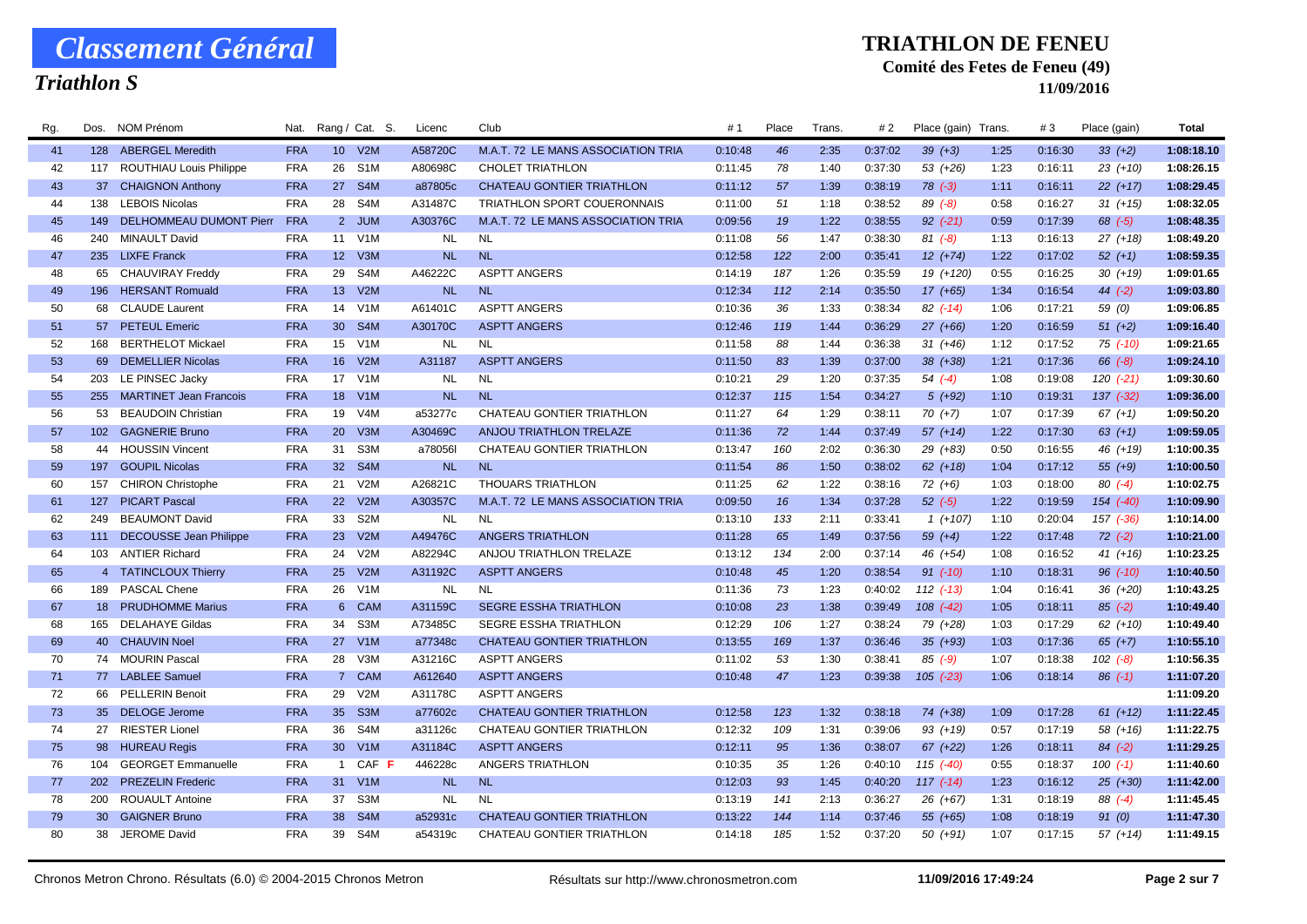## *Triathlon S*

#### **TRIATHLON DE FENEU**

### **Comité des Fetes de Feneu (49)**

| Rg. | NOM Prénom<br>Dos.                            | Nat.       |                 | Rang / Cat. S.       | Licenc    | Club                                  | #1      | Place | Trans. | # 2     | Place (gain) Trans |      | #3      | Place (gain)  | Total      |
|-----|-----------------------------------------------|------------|-----------------|----------------------|-----------|---------------------------------------|---------|-------|--------|---------|--------------------|------|---------|---------------|------------|
| 81  | 170 MARTINET Sebastien                        | <b>FRA</b> | 40              | S <sub>4</sub> M     | <b>NL</b> | <b>NL</b>                             | 0:13:57 | 172   | 2:00   | 0:35:42 | $14(+106)$         | 1:04 | 0:19:24 | $130$ $(-15)$ | 1:12:04.45 |
| 82  | 15 ROUSSE Ludovic                             | <b>FRA</b> | 32              | V1M                  | A54614C   | <b>SEGRE ESSHA TRIATHLON</b>          | 0:12:47 | 120   | 1:32   | 0:39:13 | $94 (+25)$         | 1:05 | 0:17:35 | $64 (+13)$    | 1:12:09.70 |
| 83  | 22 LEPRETRE Jacques                           | <b>FRA</b> | 33              | V3M                  | A78702C   | <b>SEGRE ESSHA TRIATHLON</b>          | 0:11:46 | 80    | 1:51   | 0:39:36 | $103$ $(-11)$      | 1:07 | 0:17:54 | $77(+8)$      | 1:12:11.60 |
| 84  | 254<br><b>BAZOGE Christophe</b>               | <b>FRA</b> | 34              | V <sub>2</sub> M     | NL        | <b>NL</b>                             | 0:11:33 | 68    | 3:07   | 0:37:13 | 44 $(-3)$          | 2:01 | 0:18:21 | $94( -13)$    | 1:12:12.45 |
| 85  | <b>GALLEY Louis</b><br>78                     | <b>FRA</b> | 8               | <b>CAM</b>           | A302040   | <b>ASPTT ANGERS</b>                   | 0:10:12 | 25    | 1:20   | 0:41:07 | $138$ $(-58)$      | 1:02 | 0:18:40 | $105$ $(-2)$  | 1:12:19.40 |
| 86  | <b>GAGNERIE Thomas</b><br>101                 | <b>FRA</b> | 3               | JUM                  | A30484C   | ANJOU TRIATHLON TRELAZE               | 0:11:13 | 58    | 1:33   | 0:40:50 | $127$ $(-39)$      | 1:16 | 0:17:50 | $74(+11)$     | 1:12:39.20 |
| 87  | <b>BOUTANT Sebastien</b><br>164               | <b>FRA</b> | 35              | V <sub>1</sub> M     | A78499C   | PAYS D ANCENIS CLUB TRIATHLON 44      | 0:13:19 | 142   | 2:05   | 0:38:19 | 77 (+38)           | 1:14 | 0:17:52 | $76(+17)$     | 1:12:47.00 |
| 88  | 55 RIVIERE Mickael                            | <b>FRA</b> | 36              | V2M                  | A31225C   | <b>ASPTT ANGERS</b>                   | 0:10:54 | 49    | 2:10   | 0:38:09 | 68 (-14)           | 1:48 | 0:19:49 | 148 (-25)     | 1:12:48.05 |
| 89  | 94 RIVIERE Philippe                           | <b>FRA</b> | 37              | V2M                  | A45725C   | <b>ASPTT ANGERS</b>                   | 0:13:39 | 156   | 1:44   | 0:38:17 | 73 (+55)           | 1:04 | 0:18:08 | $82 (+12)$    | 1:12:50.05 |
| 90  | 59 PINON Tony                                 | <b>FRA</b> | 38              | V1M                  | A46037C   | <b>ASPTT ANGERS</b>                   | 0:12:19 | 99    | 1:27   | 0:38:49 | 86 (+17)           | 1:10 | 0:19:07 | $118(-8)$     | 1:12:50.40 |
| 91  | 124 LOUSSOUARN Yannick                        | <b>FRA</b> | 39              | V <sub>1</sub> M     | A31645C   | <b>ENDURANCE 72 TRIATHLON</b>         | 0:14:37 | 205   | 1:56   | 0:36:12 | $23 (+121)$        | 1:05 | 0:19:11 | $122 (-7)$    | 1:12:58.55 |
| 92  | <b>RETHORE Mathias</b><br>221                 | <b>FRA</b> | 41              | S <sub>1</sub> M     | NL        | <b>NL</b>                             | 0:14:04 | 177   | 1:36   | 0:37:59 | $60 (+78)$         | 1:14 | 0:18:18 | $87(+7)$      | 1:13:07.40 |
| 93  | <b>GUILLAMET Celine</b><br>83                 | <b>FRA</b> |                 | 1 V1F                | A29705C   | <b>ASPTT ANGERS</b>                   | 0:10:37 | 38    | 1:29   | 0:40:59 | $132$ $(-50)$      | 0:57 | 0:19:12 | $123$ $(-5)$  | 1:13:12.00 |
| 94  | 113 PERRAUD Nicolas                           | <b>FRA</b> | 40              | V <sub>2</sub> M     | A30481C   | ANJOU TRIATHLON TRELAZE               | 0:11:39 | 76    | 1:49   | 0:39:48 | $107$ $(-17)$      | 1:22 | 0:18:38 | $101 (-1)$    | 1:13:12.80 |
| 95  | <b>BOURGEAIS Jerome</b><br>45                 | <b>FRA</b> | 41              | V1M                  | a52946c   | <b>CHATEAU GONTIER TRIATHLON</b>      | 0:12:44 | 118   | 1:44   | 0:38:04 | 64 (+37)           | 1:18 | 0:19:36 | $141 (-14)$   | 1:13:24.95 |
| 96  | <b>BICHOT Florian</b><br>91                   | <b>FRA</b> | 42              | S <sub>1</sub> M     | A31303C   | <b>ASPTT ANGERS</b>                   | 0:10:36 | 37    | 1:52   | 0:39:26 | $99 (-35)$         | 1:19 | 0:20:29 | 168 (-24)     | 1:13:39.20 |
| 97  | 234<br><b>RIO Ludovic</b>                     | <b>FRA</b> | 42              | V1M                  | <b>NL</b> | <b>NL</b>                             | 0:14:20 | 188   | 2:43   | 0:38:04 | 63 (+66)           | 1:29 | 0:17:05 | $53(+25)$     | 1:13:39.50 |
| 98  | <b>MANCEAU Estelle</b><br>93                  | <b>FRA</b> | $\mathbf{1}$    | S3F                  | A31218C   | <b>ASPTT ANGERS</b>                   | 0:12:03 | 92    | 1:31   | 0:40:09 | $114(-11)$         | 1:01 | 0:19:00 | $116 (+5)$    | 1:13:41.65 |
| 99  | 132 GILLET Jean Michel                        | <b>FRA</b> | 43              | V <sub>5</sub> M     | 0230546   | M.A.T. 72 LE MANS ASSOCIATION TRIA    | 0:11:24 | 61    | 1:49   | 0:40:00 | $111 (-31)$        | 1:20 | 0:19:11 | $121 (-7)$    | 1:13:42.25 |
| 100 | 137 PIQUET Jacques                            | <b>FRA</b> | 44              | V <sub>5</sub> M     | A29925C   | <b>TRIATHLON CLUB NANTAIS</b>         | 0:11:52 | 84    | 1:49   | 0:38:07 | $65 (+15)$         | 1:25 | 0:20:39 | 169 (-31)     | 1:13:49.30 |
| 101 | 258<br><b>CHOLLET Francois</b>                | <b>FRA</b> | 43              | S <sub>4</sub> M     | A73642C   | <b>LAVAL TRIATHLON CLUB</b>           | 0:11:35 | 71    | 1:59   | 0:40:06 | $113$ $(-31)$      | 1:17 | 0:18:56 | $114 (+1)$    | 1:13:51.35 |
| 102 | <b>BOURGEAIS Benedicte</b><br>58              | <b>FRA</b> | $\overline{2}$  | $S4F$ $\overline{F}$ | <b>NL</b> | <b>NL</b>                             | 0:12:36 | 114   | 1:45   | 0:41:05 | $136$ $(-15)$      | 0:51 | 0:17:40 | 69 (+27)      | 1:13:54.70 |
| 103 | 143 CHAUDOT Frederic                          | <b>FRA</b> | 45              | V1M                  | A43765C   | <b>TRIATHLON ATLANTIQUE CARQUEFOU</b> | 0:12:35 | 113   | 1:40   | 0:41:05 | $137$ $(-13)$      | 1:12 | 0:17:27 | $60 (+23)$    | 1:13:56.90 |
| 104 | <b>MULERO Laurent</b><br>84                   | <b>FRA</b> | 46              | V2M                  | A66055C   | <b>ASPTT ANGERS</b>                   | 0:14:20 | 189   | 1:51   | 0:38:25 | $80(+77)$          | 1:09 | 0:18:19 | $89(+8)$      | 1:14:02.45 |
| 105 | 50 <sup>°</sup><br><b>SABIN Jean Francois</b> | <b>FRA</b> | 47              | V1M                  | a71080c   | <b>CHATEAU GONTIER TRIATHLON</b>      | 0:13:17 | 140   | 1:58   | 0:37:48 | 56 (+53)           | 1:12 | 0:19:54 | 152 (-18)     | 1:14:05.90 |
| 106 | 174 HAMON Olivier                             | <b>FRA</b> | 48              | V1M                  | <b>NL</b> | <b>NL</b>                             | 0:15:23 | 228   | 1:41   | 0:38:11 | 69 (+104)          | 1:08 | 0:17:54 | 78 (+18)      | 1:14:14.15 |
| 107 | <b>QUESNE Marc</b><br>160                     | <b>FRA</b> | 49              | V3M                  | A28556C   | <b>TRI ATTITUDE 41</b>                | 0:12:28 | 105   | 1:47   | 0:38:51 | 88 (+16)           | 1:26 | 0:19:49 | $147$ (-18)   | 1:14:19.25 |
| 108 | <b>DUCLOS Yves</b><br>212                     | <b>FRA</b> | 50              | V2M                  | NL        | <b>NL</b>                             | 0:10:52 | 48    | 2:17   | 0:43:00 | 173 (-91)          | 1:01 | 0:17:15 | $56(+31)$     | 1:14:22.15 |
| 109 | <b>CHADAL Sebastien</b><br><b>230</b>         | <b>FRA</b> | 51              | V <sub>1</sub> M     | <b>NL</b> | <b>NL</b>                             | 0:14:28 | 195   | 2:17   | 0:36:51 | $36 (+97)$         | 1:22 | 0:19:25 | $133(-11)$    | 1:14:22.25 |
| 110 | 24 GUILLOTIN Cyril                            | <b>FRA</b> | 44              | S <sub>3</sub> M     | A64327C   | CHATEAU GONTIER TRIATHLON             | 0:12:30 | 107   | 1:52   | 0:39:29 | $101 (+2)$         | 1:13 | 0:19:28 | $135$ (-5)    | 1:14:30.15 |
| 111 | <b>MENARD Ewen</b><br>229                     | <b>FRA</b> | $9^{\circ}$     | <b>CAM</b>           | A83342C   |                                       | 0:11:48 | 82    | 1:36   | 0:40:29 | $118$ $(-24)$      | 1:19 | 0:19:23 | $129(-5)$     | 1:14:32.10 |
| 112 | <b>ROBIN Anthony</b><br>236                   | <b>FRA</b> | 45              | S4M                  | NL.       | <b>NL</b>                             | 0:12:13 | 97    | 1:33   | 0:40:55 | $129$ $(-16)$      | 1:11 | 0:18:49 | $111 (+1)$    | 1:14:38.95 |
| 113 | 250<br><b>MANCEL Julien</b>                   | <b>FRA</b> | 46              | S <sub>3</sub> M     | <b>NL</b> | <b>NL</b>                             | 0:12:21 | 101   | 1:51   | 0:40:32 | $121$ $(-15)$      | 1:19 | 0:18:40 | $103 (+3)$    | 1:14:41.15 |
| 114 | 158<br><b>JALABER Pierrig</b>                 | <b>FRA</b> | 47              | S <sub>4</sub> M     |           | <b>TEAM GRIFFON</b>                   | 0:13:07 | 128   | 1:49   | 0:38:37 | 83 (+32)           | 1:30 | 0:19:42 | 145 (-18)     | 1:14:42.10 |
| 115 | 136 LE HENANF Norbert                         | <b>FRA</b> | 52              | V2M                  | A30015C   | <b>TRIATHLON CLUB NANTAIS</b>         | 0:13:48 | 161   | 2:00   | 0:40:40 | $123 (+20)$        | 1:27 | 0:16:51 | $40 (+26)$    | 1:14:43.35 |
| 116 | 125 LELIE?VRE Christophe                      | <b>FRA</b> | 53              | V1M                  | A80507C   | <b>MASTRIA 53</b>                     | 0:14:34 | 203   | 1:54   | 0:40:29 | 119 (+55)          | 1:11 | 0:16:53 | 43 (+32)      | 1:14:58.85 |
| 117 | 48 GENDRY Stephane                            | <b>FRA</b> | 48              | S <sub>4</sub> M     | a79604c   | <b>CHATEAU GONTIER TRIATHLON</b>      | 0:13:49 | 163   | 1:49   | 0:38:50 | $87 (+55)$         | 1:43 | 0:18:51 | $112 (-9)$    | 1:14:59.90 |
| 118 | 181 FERRE Thierry                             | <b>FRA</b> | 54              | V2M                  | <b>NL</b> | <b>NL</b>                             | 0:13:31 | 150   | 1:48   | 0:39:15 | $95 (+40)$         | 1:13 | 0:19:18 | $126$ $(-8)$  | 1:15:01.40 |
| 119 | 12 MAZAUD Simon                               | <b>FRA</b> | 10 <sup>°</sup> | <b>CAM</b>           | A74091C   | <b>SEGRE ESSHA TRIATHLON</b>          | 0:11:53 | 85    | 1:29   | 0:41:39 | $151$ $(-35)$      | 1:30 | 0:18:33 | $98 (+1)$     | 1:15:01.85 |
| 120 | 244 MATIGNON Francois                         | <b>FRA</b> | 49              | S3M                  | <b>NL</b> | <b>NL</b>                             | 0:14:30 | 196   | 1:55   | 0:38:18 | 75 (+82)           | 1:14 | 0:19:28 | $136 (-6)$    | 1:15:23.25 |
|     |                                               |            |                 |                      |           |                                       |         |       |        |         |                    |      |         |               |            |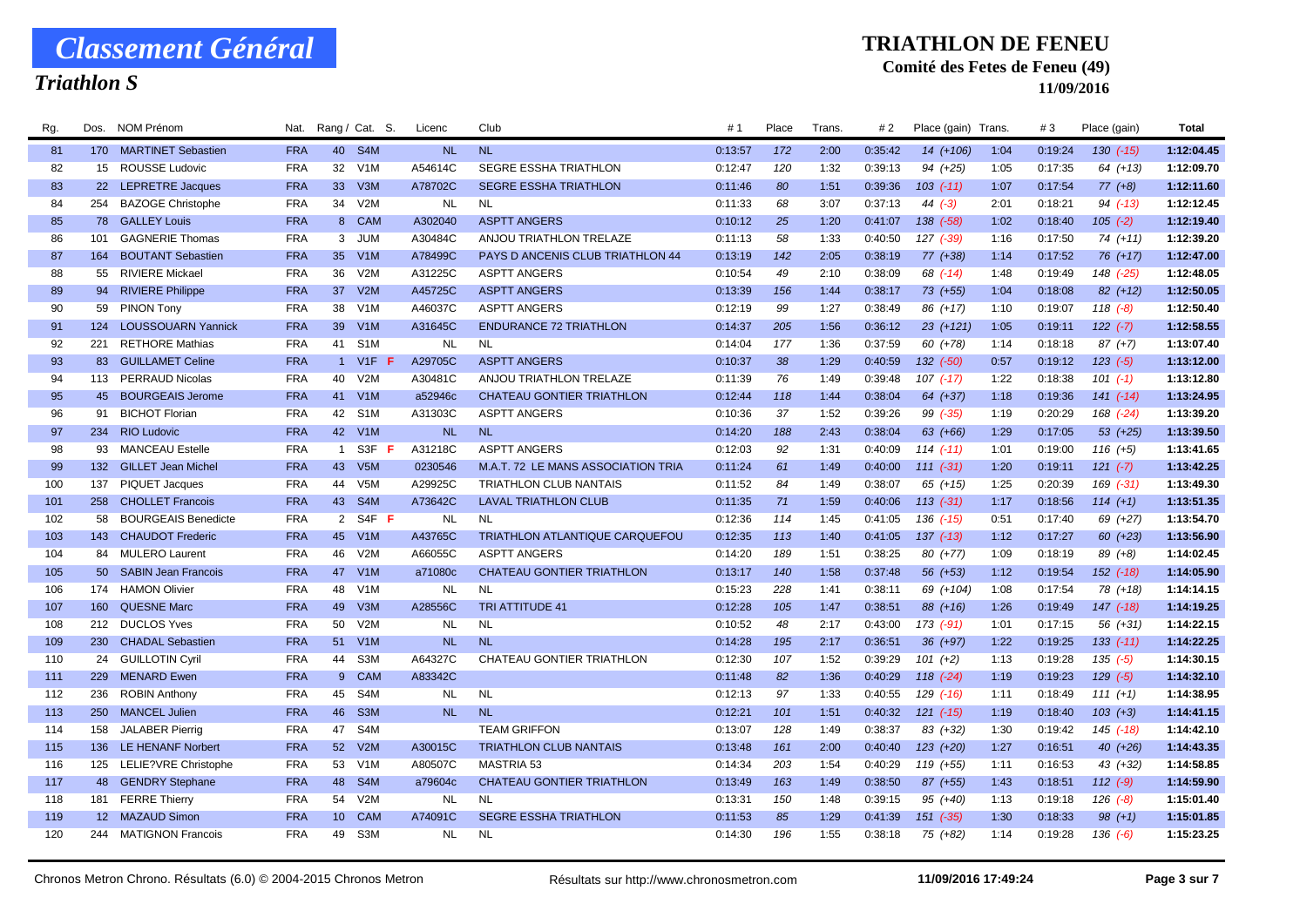## *Triathlon S*

#### **TRIATHLON DE FENEU**

### **Comité des Fetes de Feneu (49)**

| Rg. | Dos.            | NOM Prénom                  | Nat.       |                | Rang / Cat. S.   | Licenc    | Club                             | #1      | Place | I rans | #2      | Place (gain) Trans. |      | #3      | Place (gain)  | Total      |
|-----|-----------------|-----------------------------|------------|----------------|------------------|-----------|----------------------------------|---------|-------|--------|---------|---------------------|------|---------|---------------|------------|
| 121 |                 | 190 LOPEZ Ludovic           | <b>FRA</b> |                | 55 V2M           | <b>NL</b> | <b>NL</b>                        | 0:13:09 | 132   | 2:28   | 0:39:40 | $106 (+7)$          | 1:30 | 0:18:40 | $104 (+4)$    | 1:15:25.25 |
| 122 |                 | 140 ROMIEN Sebastien        | <b>FRA</b> | 56             | V <sub>2</sub> M | A77650C   | TRI VELOCE SAINT SEBASTIEN       | 0:14:46 | 209   | 1:27   | 0:39:33 | $102 (+76)$         | 1:08 | 0:18:44 | $109 (+11)$   | 1:15:35.70 |
| 123 |                 | 6 CHAILLOUX Loris           | <b>FRA</b> | 57             | V1M              | A29742C   | <b>SABLE TRIATHLON</b>           | 0:11:38 | 75    | 1:57   | 0:41:01 | $134 (-36)$         | 1:25 | 0:19:49 | 149 (-12)     | 1:15:47.80 |
| 124 |                 | 112 FEUVRAIS Sebastien      | <b>FRA</b> | 58             | V <sub>2</sub> M | A30124C   | ANGERS TRIATHLON                 | 0:14:22 | 191   | 1:48   | 0:39:51 | $109 (+53)$         | 1:19 | 0:18:34 | $99 (+14)$    | 1:15:52.25 |
| 125 |                 | 97 DANIEL Alain             | <b>FRA</b> | 59             | V3M              | A45796C   | <b>ASPTT ANGERS</b>              | 0:13:07 | 129   | 1:51   | 0:40:57 | $130 (-7)$          | 1:05 | 0:18:54 | $113 (+11)$   | 1:15:52.35 |
| 126 |                 | 79 POUX Anthony             | <b>FRA</b> | $\overline{4}$ | <b>JUM</b>       | A847340   | <b>ASPTT ANGERS</b>              | 0:11:16 | 59    | 1:23   | 0:41:00 | $133( -41)$         | 1:10 | 0:21:08 | 177 (-26)     | 1:15:54.25 |
| 127 |                 | 32 BLANCHOIN Jean Marie     | <b>FRA</b> | 50             | S <sub>4</sub> M | a64003c   | <b>CHATEAU GONTIER TRIATHLON</b> | 0:13:56 | 171   | 1:59   | 0:39:16 | $96 (+48)$          | 1:24 | 0:19:25 | $132 (-4)$    | 1:15:57.20 |
| 128 |                 | 67 TEZENAS DU MONTCEL Benoi | <b>FRA</b> | 51             | S4M              | A31214C   | <b>ASPTT ANGERS</b>              | 0:13:28 | 148   | 1:48   | 0:40:58 | $131 (+8)$          | 1:08 | 0:18:40 | $106 (+12)$   | 1:16:00.00 |
| 129 | 146             | <b>DOUSSET Christophe</b>   | <b>FRA</b> | 60             | V <sub>1</sub> M | A30529C   | <b>VSF TRIATHLON</b>             | 0:11:46 | 81    | 1:32   | 0:41:32 | $149$ $(-37)$       | 1:06 | 0:20:11 | $162$ $(-11)$ | 1:16:04.20 |
| 130 | 257             | <b>DURAND Guillaume</b>     | <b>FRA</b> | 52             | S <sub>4</sub> M | <b>NL</b> | <b>NL</b>                        | 0:14:30 | 197   | 1:34   | 0:41:19 | 146 (+43)           | 0:56 | 0:17:50 | 73 (+24)      | 1:16:06.95 |
| 131 |                 | 166 BEAUDOUIN Tanguy        | <b>FRA</b> | 53             | S <sub>3</sub> M | <b>NL</b> | <b>NL</b>                        | 0:14:33 | 200   | 2:25   | 0:40:11 | 116 (+49)           | 1:10 | 0:18:19 | $90 (+20)$    | 1:16:36.65 |
| 132 | 21              | <b>FRANCK Daveux</b>        | <b>FRA</b> | 61             | V2M              | A62974C   | <b>SEGRE ESSHA TRIATHLON</b>     | 0:11:29 | 66    | 1:51   | 0:42:11 | $160(-64)$          | 1:29 | 0:19:39 | $143$ (-2)    | 1:16:37.30 |
| 133 |                 | 148 CARRE Guy               | <b>FRA</b> | 62             | V5M              | A30528C   | <b>VSF TRIATHLON</b>             | 0:13:13 | 136   | 1:50   | 0:40:48 | $126 (+2)$          | 1:24 | 0:19:25 | $131 (+1)$    | 1:16:38.15 |
| 134 | 118             | <b>PERINO Solenne</b>       | <b>FRA</b> | 3              | S3F<br>-F        | A78837C   | <b>CHOLET TRIATHLON</b>          | 0:10:45 | 43    | 1:45   | 0:43:16 | 179 (-89)           | 1:08 | 0:20:03 | $156$ $(-2)$  | 1:16:54.00 |
| 135 | 85              | <b>MATHE Franck</b>         | <b>FRA</b> | 63             | V2M              | <b>NL</b> | <b>ASPTT ANGERS</b>              | 0:12:12 | 96    | 2:00   | 0:40:47 | $124$ $(-23)$       | 1:12 | 0:20:50 | $171$ (-16)   | 1:16:58.20 |
| 136 |                 | 222 TRIQUENAUX Quentin      | <b>FRA</b> | 11             | CAM              | <b>NL</b> | <b>NL</b>                        | 0:09:24 | 9     | 1:36   | 0:43:47 | 190 (-108)          | 0:59 | 0:21:20 | 184 (-19)     | 1:17:04.45 |
| 137 |                 | 46 GAUTHIER Samuel          | <b>FRA</b> | 54             | S <sub>4</sub> M | a46803c   | <b>CHATEAU GONTIER TRIATHLON</b> | 0:13:08 | 130   | 2:53   | 0:39:24 | $98 (+2)$           | 1:32 | 0:20:18 | $164 (-9)$    | 1:17:12.75 |
| 138 | 153             | <b>NOIRAUD Claudine</b>     | <b>FRA</b> |                | 2 V4F            | A26188C   | T.C.G. 79 PARTHENAY TCG79        | 0:15:18 | 225   | 2:11   | 0:41:12 | 143 (+49)           | 1:01 | 0:17:43 | $70(+38)$     | 1:17:22.20 |
| 139 |                 | 248 LELIEVRE Hugo           | <b>FRA</b> |                | 12 CAM           | <b>NL</b> | <b>NL</b>                        | 0:13:43 | 157   | 1:00   | 0:42:08 | $159(+11)$          | 1:28 | 0:19:07 | $119 (+7)$    | 1:17:24.45 |
| 140 |                 | 177 HOUIX Etienne           | FRA        | 13             | CAM              | <b>NL</b> | <b>NL</b>                        | 0:14:11 | 180   | 2:06   | 0:41:09 | 140 (+25)           | 1:20 | 0:18:43 | $108 (+15)$   | 1:17:25.80 |
| 141 | 36 <sup>2</sup> | <b>BESIAU Yann</b>          | <b>FRA</b> | 55             | S <sub>1</sub> M | a79457l   | <b>CHATEAU GONTIER TRIATHLON</b> | 0:13:13 | 137   | 1:54   | 0:41:45 | $152$ $(-10)$       | 1:12 | 0:19:27 | $134 (+6)$    | 1:17:27.65 |
| 142 | 223             | <b>VERDIER Jean Charles</b> | <b>FRA</b> | 64             | V2M              | <b>NL</b> | <b>NL</b>                        | 0:12:25 | 103   | 1:43   | 0:41:48 | 154 (-34)           | 1:31 | 0:20:16 | $163$ (-5)    | 1:17:41.05 |
| 143 |                 | 41 GADBIN Pierre            | <b>FRA</b> | 56             | S <sub>2</sub> M | a75052c   | <b>CHATEAU GONTIER TRIATHLON</b> | 0:13:51 | 164   | 1:38   | 0:41:01 | $135 (+22)$         | 1:11 | 0:20:09 | $160(-1)$     | 1:17:47.65 |
| 144 |                 | 215 NOYET Vincent           | <b>FRA</b> | 57             | S4M              | <b>NL</b> | <b>NL</b>                        | 0:13:55 | 168   | 1:55   | 0:42:00 | $155 (+7)$          | 1:32 | 0:18:33 | $97 (+17)$    | 1:17:52.60 |
| 145 |                 | 238 ROUXEL Erwan            | <b>FRA</b> | 65             | V1M              | <b>NL</b> | <b>NL</b>                        | 0:14:45 | 208   | 2:05   | 0:40:00 | $110 (+63)$         | 1:15 | 0:19:53 | 151(0)        | 1:17:55.85 |
| 146 | 145             | LE ROY Bertrand             | <b>FRA</b> | 58             | S <sub>2</sub> M | 2099732   | <b>USA TRIATHLON (ITU)</b>       | 0:13:56 | 170   | 2:01   | 0:39:26 | $100 (+43)$         | 2:09 | 0:20:29 | 167 (-19)     | 1:17:59.15 |
| 147 |                 | 173 SICARD David            | <b>FRA</b> | 66             | V1M              | <b>NL</b> | <b>NL</b>                        | 0:12:38 | 116   | 2:14   | 0:40:51 | $128$ $(-15)$       | 1:37 | 0:20:45 | $170$ $(-16)$ | 1:18:02.00 |
| 148 | 11              | <b>GIRARD Olivier</b>       | <b>FRA</b> | 67             | V2M              | A31143c   | SEGRE ESSHA TRIATHLON            | 0:13:38 | 155   | 1:58   | 0:42:07 | $158$ $(-5)$        | 1:24 | 0:19:00 | $115 (+12)$   | 1:18:03.50 |
| 149 | 201             | <b>BOUTROUX Antonin</b>     | <b>FRA</b> | 59             | S <sub>1</sub> M | <b>NL</b> | <b>NL</b>                        | 0:14:00 | 173   | 1:20   | 0:42:58 | $172 (+6)$          | 1:48 | 0:18:09 | $83(+18)$     | 1:18:11.80 |
| 150 | 175             | <b>VINCENT Franck</b>       | <b>FRA</b> | 68             | V <sub>1</sub> M | <b>NL</b> | <b>NL</b>                        | 0:14:51 | 214   | 1:58   | 0:40:31 | $120 (+61)$         | 1:21 | 0:19:35 | $139 (+3)$    | 1:18:12.85 |
| 151 | 217             | <b>JOREAU Vincent</b>       | <b>FRA</b> | 60             | S <sub>3</sub> M | <b>NL</b> | <b>NL</b>                        | 0:14:06 | 178   | 1:46   | 0:42:19 | $161 (+12)$         | 1:39 | 0:18:41 | $107 (+15)$   | 1:18:28.10 |
| 152 |                 | 110 COLLIN Antoine          | <b>FRA</b> | 14             | <b>CAM</b>       | A48000c   | ANGERS TRIATHLON                 | 0:10:11 | 24    | 1:24   | 0:43:08 | 177 (-91)           | 1:37 | 0:22:17 | $206$ $(-37)$ | 1:18:35.85 |
| 153 | 220             | DE GROSSOUVRE Eric          | <b>FRA</b> | 61             | S <sub>4</sub> M | <b>NL</b> | <b>NL</b>                        | 0:12:01 | 90    | 1:56   | 0:41:10 | $141 (-31)$         | 1:40 | 0:21:53 | $199 (-32)$   | 1:18:38.40 |
| 154 | 108             | <b>GEORGET Jean Michel</b>  | <b>FRA</b> | 69             | V2M              | A60906C   | ANGERS TRIATHLON                 | 0:14:38 | 206   | 2:24   | 0:38:52 | $90 (+71)$          | 1:30 | 0:21:18 | 182 (-19)     | 1:18:40.00 |
| 155 |                 | 70 GUERY Claude             | <b>FRA</b> | 70             | V <sub>5</sub> M | A76227C   | <b>ASPTT ANGERS</b>              | 0:13:29 | 149   | 1:58   | 0:42:01 | $156 (-8)$          | 1:24 | 0:20:07 | $159 (+2)$    | 1:18:55.80 |
| 156 | 142             | JOUZEAU Olivier             | <b>FRA</b> | 62             | S <sub>4</sub> M | a77077c   | TRIATHLON ATLANTIQUE CARQUEFOU   | 0:14:27 | 194   | 2:26   | 0:41:47 | $153 (+19)$         | 1:59 | 0:18:24 | $95(+19)$     | 1:19:00.00 |
| 157 |                 | 33 BESIAU Bertrand          | <b>FRA</b> | 71             | V2M              | a78483I   | <b>CHATEAU GONTIER TRIATHLON</b> | 0:13:09 | 131   | 1:44   | 0:42:25 | $166$ $(-21)$       | 1:42 | 0:20:02 | $155 (-5)$    | 1:19:00.20 |
| 158 | 96              | <b>JOLLY Gregory</b>        | FRA        | 63             | S <sub>4</sub> M |           | TEAM GRIFFON / CYCLE PLEIN AIR   | 0:12:34 | 111   | 3:05   | 0:42:23 | 163 (-53)           | 2:12 | 0:18:49 | $110 (+6)$    | 1:19:00.30 |
| 159 | 159             | <b>ROGEON Francky</b>       | <b>FRA</b> | 64             | S <sub>4</sub> M | A26827C   | <b>THOUARS TRIATHLON</b>         | 0:10:30 | 32    | 1:26   | 0:42:34 | $167$ $(-77)$       | 1:41 | 0:22:55 | $216$ (-50)   | 1:19:04.70 |
| 160 |                 | 213 BAUDRY Emmanuel         | <b>FRA</b> | 72             | V1M              | <b>NL</b> | <b>NL</b>                        | 0:14:00 | 174   | 3:25   | 0:43:39 | 187 (-27)           | 1:12 | 0:16:57 | $50(+41)$     | 1:19:11.45 |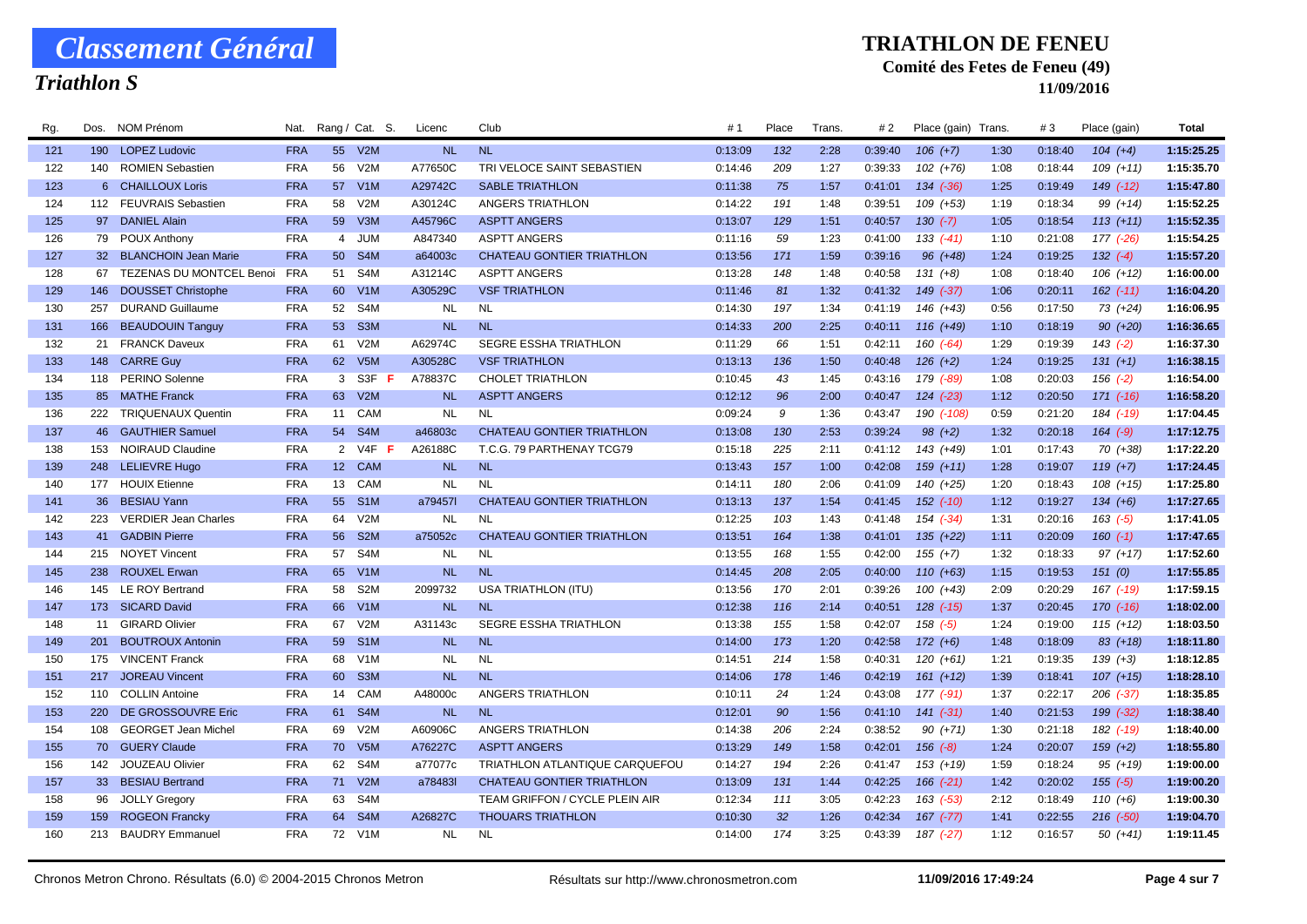## *Triathlon S*

#### **TRIATHLON DE FENEU**

### **Comité des Fetes de Feneu (49)**

| Rg. | Dos.            | NOM Prénom                 | Nat.       |                | Rang / Cat. S.   | Licenc    | Club                               | #1      | Place | Trans. | # 2     | Place (gain) Trans. |      | #3      | Place (gain)  | Total      |
|-----|-----------------|----------------------------|------------|----------------|------------------|-----------|------------------------------------|---------|-------|--------|---------|---------------------|------|---------|---------------|------------|
| 161 |                 | 211 RADE Matthieu          | <b>FRA</b> | 65             | S <sub>2</sub> M | <b>NL</b> | <b>NL</b>                          | 0:14:32 | 199   | 2:25   | 0:43:16 | $180 (+10)$         | 1:07 | 0:17:58 | 79 (+28)      | 1:19:16.20 |
| 162 | 228             | <b>BILLY Thomas</b>        | <b>FRA</b> | 66             | S <sub>1</sub> M | <b>NL</b> | <b>NL</b>                          | 0:10:59 | 50    | 2:13   | 0:43:48 | 191 (-99)           | 0:59 | 0:21:30 | 189 (-13)     | 1:19:25.65 |
| 163 |                 | 20 GOURAUD Dominique       | <b>FRA</b> | 73             | V3M              | A62580C   | <b>SEGRE ESSHA TRIATHLON</b>       | 0:15:38 | 231   | 1:54   | 0:40:48 | $125 (+63)$         | 1:42 | 0:19:38 | $142 (+5)$    | 1:19:37.60 |
| 164 | 247             | <b>COURTEILLE Valentin</b> | <b>FRA</b> | 67             | S <sub>1</sub> M | NL        | <b>NL</b>                          | 0:14:48 | 213   | 1:58   | 0:41:38 | 150 (+43)           | 1:26 | 0:19:54 | $153(+6)$     | 1:19:41.90 |
| 165 | 147             | <b>CARRE Charlotte</b>     | <b>FRA</b> |                | 4 S4F<br>-F      | A03897C   | <b>AVEZE</b>                       | 0:11:00 | 52    | 1:35   | 0:47:00 | 211 (-136)          | 1:10 | 0:19:20 | $128 (+23)$   | 1:20:03.05 |
| 166 | 23              | <b>BEASSE Estelle</b>      | <b>FRA</b> |                | 3 V1F F          | A60825C   | <b>SEGRE ESSHA TRIATHLON</b>       | 0:13:24 | 146   | 2:17   | 0:42:46 | 168 (-25)           | 1:44 | 0:20:06 | $158(+5)$     | 1:20:15.05 |
| 167 | 90              | <b>MARTIN Justine</b>      | <b>FRA</b> |                | 5 S2F F          | A59162C   | <b>ASPTT ANGERS</b>                | 0:11:59 | 89    | 1:39   | 0:43:31 | $185(-61)$          | 1:11 | 0:22:00 | $201$ (-17)   | 1:20:17.25 |
| 168 | 130             | <b>SIMON Stephane</b>      | <b>FRA</b> |                | 74 V2M           | A30409C   | M.A.T. 72 LE MANS ASSOCIATION TRIA | 0:12:11 | 94    | 2:03   | 0:42:19 | 162 (-49)           | 1:20 | 0:22:41 | $212$ (-25)   | 1:20:31.75 |
| 169 | 56              | <b>ROI Aurelien</b>        | <b>FRA</b> | 75             | V1M              | A31280c   | <b>ASPTT ANGERS</b>                | 0:12:32 | 108   | 1:47   | 0:43:41 | $188$ $(-54)$       | 1:32 | 0:21:14 | $180 (-7)$    | 1:20:44.80 |
| 170 | 135             | <b>BOURGEAIS Jerome</b>    | <b>FRA</b> | 76             | V1M              | <b>NL</b> | <b>NL</b>                          | 0:14:26 | 193   | 2:59   | 0:41:13 | 145 (+20)           | 2:22 | 0:19:52 | $150(+3)$     | 1:20:50.10 |
| 171 | 26 <sup>2</sup> | <b>BUCHOT Mathieu</b>      | <b>FRA</b> | 68             | S <sub>3</sub> M | a64117c   | <b>CHATEAU GONTIER TRIATHLON</b>   | 0:16:38 | 238   | 1:43   | 0:41:11 | $142 (+51)$         | 2:00 | 0:19:34 | $138 (+16)$   | 1:21:04.95 |
| 172 | 100             | DELESTRE Jean Luc          | <b>FRA</b> | 77             | V <sub>5</sub> M | A30107C   | ANGERS TRIATHLON                   | 0:13:46 | 159   | 1:40   | 0:43:28 | 183 (-22)           | 1:15 | 0:21:04 | $176(+9)$     | 1:21:10.25 |
| 173 |                 | 214 FERRE Thierry          | <b>FRA</b> | 78             | V <sub>4</sub> M | <b>NL</b> | <b>NL</b>                          | 0:14:34 | 204   | 2:25   | 0:43:46 | $189 (+9)$          | 1:24 | 0:19:14 | $125 (+22)$   | 1:21:21.10 |
| 174 |                 | 5 CHEVALIER Jerome         | <b>FRA</b> | 79             | V <sub>1</sub> M | A78860C   | SABLE TRIATHLON                    | 0:14:02 | 175   | 2:02   | 0:42:51 | $170(-7)$           | 1:11 | 0:21:18 | $183 (+8)$    | 1:21:21.20 |
| 175 | 167             | <b>DUPERRAY Gauthier</b>   | <b>FRA</b> | 69             | S <sub>2</sub> M |           | <b>SCO RUGBY</b>                   | 0:15:18 | 226   | 1:36   | 0:43:58 | 192 (+29)           | 1:26 | 0:19:13 | $124 (+22)$   | 1:21:28.80 |
| 176 | 183             | <b>BOULAY Jerome</b>       | <b>FRA</b> | 80             | V2M              | <b>NL</b> | <b>NL</b>                          | 0:14:57 | 216   | 1:53   | 0:41:12 | 144 (+53)           | 1:49 | 0:21:41 | 193 (-13)     | 1:21:30.00 |
| 177 | 199             | <b>TESSIER Teddy</b>       | <b>FRA</b> | 70             | S <sub>2</sub> M | <b>NL</b> | <b>NL</b>                          | 0:14:46 | 211   | 3:11   | 0:43:05 | $175 (+12)$         | 2:19 | 0:18:20 | $92 (+22)$    | 1:21:38.50 |
| 178 | 185             | <b>BARDET Dany</b>         | <b>FRA</b> | 81             | V1M              | <b>NL</b> | <b>NL</b>                          | 0:13:27 | 147   | 2:18   | 0:42:53 | 171 (-25)           | 1:32 | 0:21:34 | $192( -6)$    | 1:21:41.25 |
| 179 |                 | 219 SUZINEAU Hubert        | <b>FRA</b> | 82             | V4M              | <b>NL</b> | <b>NL</b>                          | 0:13:49 | 162   | 2:14   | 0:42:51 | $169$ $(-18)$       | 1:49 | 0:21:02 | $174 (+1)$    | 1:21:42.20 |
| 180 | 131             | <b>WEBER Emma</b>          | <b>FRA</b> | $\overline{1}$ | JUF <b>F</b>     | A30432C   | M.A.T. 72 LE MANS ASSOCIATION TRIA | 0:11:26 | 63    | 1:31   | 0:45:24 | 206 (-106)          | 1:18 | 0:22:09 | $203$ (-11)   | 1:21:44.45 |
| 181 | 87              | <b>LALLERON Thierry</b>    | <b>FRA</b> | 83             | V4M              | A31228C   | <b>ASPTT ANGERS</b>                | 0:13:12 | 135   | 1:50   | 0:42:24 | $164$ $(-21)$       | 1:16 | 0:23:11 | $221 (-25)$   | 1:21:50.70 |
| 182 | 239             | <b>DENECHERE Gael</b>      | <b>FRA</b> | 84             | V1M              | <b>NL</b> | <b>NL</b>                          | 0:11:07 | 55    | 1:24   | 0:45:04 | 202 (-103)          | 1:20 | 0:23:02 | $219$ $(-24)$ | 1:21:54.65 |
| 183 | 162             | <b>HERIN Adam</b>          | <b>FRA</b> | 71             | S <sub>4</sub> M | A81914C   | <b>SAUMUR TEAM TRIATHLON</b>       | 0:14:16 | 183   | 2:20   | 0:42:05 | $157 (+6)$          | 1:36 | 0:21:43 | $194 (-6)$    | 1:21:57.60 |
| 184 | 54              | DAVID Romain               | <b>FRA</b> |                | 72 S1M           |           |                                    | 0:14:02 | 176   | 2:30   | 0:41:09 | $139 (+17)$         | 1:55 | 0:22:26 | $209$ (-25)   | 1:21:59.60 |
| 185 | 139             | <b>GOURDIN Eric</b>        | <b>FRA</b> | 85             | V3M              | A31908C   | TRI VELOCE SAINT SEBASTIEN         | 0:14:19 | 186   | 2:09   | 0:43:03 | 174(0)              | 1:23 | 0:21:12 | $178 (+1)$    | 1:22:02.95 |
| 186 | 178             | <b>HOUIX Herve</b>         | <b>FRA</b> | 86             | V3M              | <b>NL</b> | <b>NL</b>                          | 0:13:33 | 152   | 2:49   | 0:42:25 | 165 (-27)           | 1:28 | 0:21:53 | $198$ $(-7)$  | 1:22:04.90 |
| 187 | 28              | <b>ORIOL Sarah</b>         | <b>FRA</b> | 6              | $S2F$ F          | <b>NL</b> | <b>NL</b>                          | 0:12:27 | 104   | 2:07   | 0:44:10 | $195$ $(-74)$       | 1:14 | 0:22:13 | $205$ $(-9)$  | 1:22:08.00 |
| 188 | 198             | <b>BARRE Alexis</b>        | <b>FRA</b> | 73             | S <sub>2</sub> M | <b>NL</b> | <b>NL</b>                          | 0:13:31 | 151   | 2:09   | 0:43:19 | $181 (-32)$         | 1:25 | 0:21:47 | $196$ $(-5)$  | 1:22:08.55 |
| 189 | 251             | <b>GARNIER Richard</b>     | <b>FRA</b> | 87             | V2M              | <b>NL</b> | <b>NL</b>                          | 0:14:58 | 218   | 2:03   | 0:43:32 | 186 (+25)           | 1:46 | 0:20:09 | $161 (+4)$    | 1:22:25.50 |
| 190 | 9               | <b>GABILLARD Mathis</b>    | <b>FRA</b> | 15             | <b>CAM</b>       | A51799C   | SEGRE ESSHA TRIATHLON              | 0:12:59 | 124   | 1:55   | 0:44:30 | $199( -61)$         | 1:52 | 0:21:25 | $188$ (-5)    | 1:22:39.50 |
| 191 | 253             | <b>DUTERTRE Charlotte</b>  | <b>FRA</b> | 7 <sup>7</sup> | S3F F            | <b>NL</b> | <b>NL</b>                          | 0:14:13 | 181   | 2:14   | 0:44:24 | $198$ $(-15)$       | 1:30 | 0:20:22 | $165 (+5)$    | 1:22:41.00 |
| 192 | 259             | <b>MACHEFER Cedric</b>     | <b>FRA</b> | 74             | S4M              | <b>NL</b> | <b>NL</b>                          | 0:13:52 | 165   | 3:01   | 0:43:30 | 184 (-26)           | 1:27 | 0:20:54 | $172$ $(-1)$  | 1:22:42.20 |
| 193 | 246             | <b>GUINEBRETIERE Elora</b> | <b>FRA</b> |                | 8 S1F F          | <b>NL</b> | <b>NL</b>                          | 0:13:23 | 145   | 2:18   | 0:46:10 | $209$ $(-60)$       | 1:50 | 0:19:04 | $117 (+12)$   | 1:22:43.70 |
| 194 | 237             | RAMAMBASON Carmichael      | <b>FRA</b> | 88             | V2M              | <b>NL</b> | <b>NL</b>                          | 0:13:34 | 153   | 1:43   | 0:41:28 | $148 (+9)$          | 1:18 | 0:24:44 | $235$ $(-50)$ | 1:22:44.20 |
| 195 |                 | 34 MOINEAU Stephane        | <b>FRA</b> | 89             | V1M              | a49984c   | <b>CHATEAU GONTIER TRIATHLON</b>   | 0:15:20 | 227   | 2:14   | 0:44:24 | $197 (+21)$         | 1:34 | 0:19:44 | $146 (+11)$   | 1:23:13.35 |
| 196 | 144             | <b>CHAUDOT Sandrine</b>    | <b>FRA</b> | $\overline{4}$ | V1F              | A58375C   | TRIATHLON ATLANTIQUE CARQUEFOU     | 0:15:07 | 222   | 1:48   | 0:45:22 | $204 (+13)$         | 1:22 | 0:19:42 | $144 (+13)$   | 1:23:18.10 |
| 197 | 208             | <b>PIQUET Patrice</b>      | <b>FRA</b> | 90             | V3M              | <b>NL</b> | <b>NL</b>                          | 0:14:57 | 217   | 2:31   | 0:40:35 | $122 (+52)$         | 1:35 | 0:23:43 | $228$ $(-32)$ | 1:23:19.65 |
| 198 | 109             | <b>COLLIN Emmanuel</b>     | <b>FRA</b> | 91             | V2M              | A60834c   | ANGERS TRIATHLON                   | 0:14:32 | 198   | 2:39   | 0:41:28 | $147 (+24)$         | 1:37 | 0:23:06 | $220( -24)$   | 1:23:20.00 |
| 199 | 80              | <b>BIOTEAU Quentin</b>     | <b>FRA</b> | 16             | <b>CAM</b>       | A478550   | <b>ASPTT ANGERS</b>                | 0:12:20 | 100   | 1:32   | 0:45:20 | $203$ $(-84)$       | 1:40 | 0:22:39 | $211 (-15)$   | 1:23:29.60 |
| 200 |                 | 86 LEROUX Manuel           | <b>FRA</b> |                | 75 S4M           | <b>NL</b> | <b>ASPTT ANGERS</b>                | 0:14:07 | 179   | 2:01   | 0:44:14 | $196$ $(-11)$       | 1:40 | 0:21:31 | 190 (-10)     | 1:23:31.10 |
|     |                 |                            |            |                |                  |           |                                    |         |       |        |         |                     |      |         |               |            |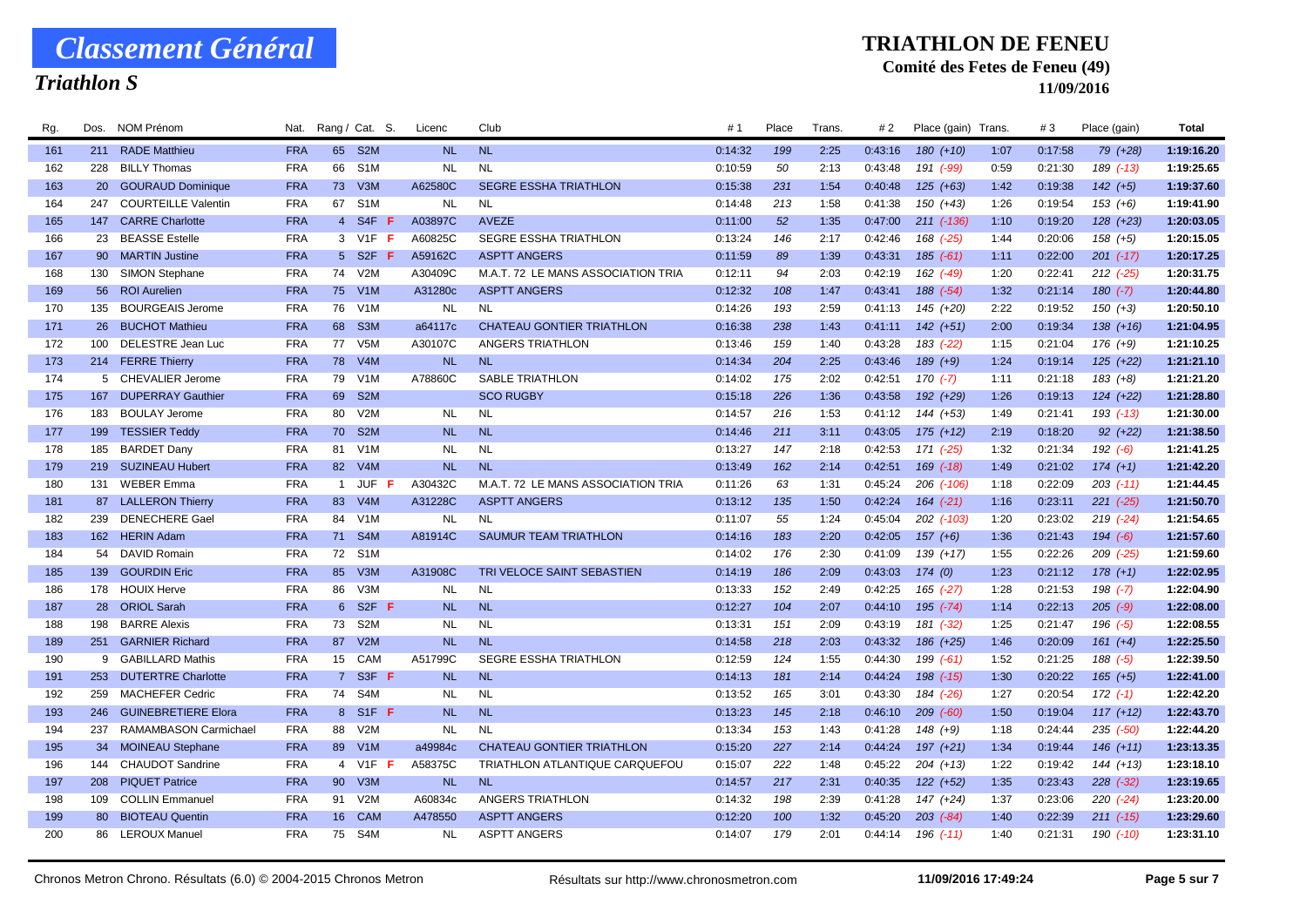## *Triathlon S*

#### **TRIATHLON DE FENEU**

### **Comité des Fetes de Feneu (49)**

| Rg. | Dos. | NOM Prénom                     | Nat.       | Rang / Cat.     | S.                            | Licenc    | Club                               | #1      | Place | Trans | # 2     | Place (gain) Trans. |      | #3      | Place (gain)  | Total      |
|-----|------|--------------------------------|------------|-----------------|-------------------------------|-----------|------------------------------------|---------|-------|-------|---------|---------------------|------|---------|---------------|------------|
| 201 |      | 25 MASSY Frederic              | <b>FRA</b> |                 | 92 V3M                        | <b>NL</b> | <b>NL</b>                          | 0:14:24 | 192   | 2:56  | 0:43:07 | 176(0)              | 2:05 | 0:21:22 | $186$ $(-9)$  | 1:23:51.25 |
| 202 |      | 134 ARNAUD Jacky               | <b>FRA</b> | 93              | V <sub>5</sub> M              | A29979C   | <b>TRIATHLON CLUB NANTAIS</b>      | 0:14:22 | 190   | 2:37  | 0:44:01 | $193(-8)$           | 1:52 | 0:21:13 | 179 (-4)      | 1:24:02.60 |
| 203 | 192  | <b>GUILLIER Patrice</b>        | <b>FRA</b> | 94              | V3M                           | <b>NL</b> | <b>NL</b>                          | 0:13:53 | 166   | 2:01  | 0:44:49 | $200 (-28)$         | 1:06 | 0:22:25 | $208$ $(-9)$  | 1:24:11.05 |
| 204 | 243  | <b>MINAULT Vincent</b>         | <b>FRA</b> | 95              | V <sub>1</sub> M              | <b>NL</b> | <b>NL</b>                          | 0:13:06 | 126   | 1:41  | 0:47:02 | 212 (-78)           | 1:04 | 0:21:51 | 197 (0)       | 1:24:40.35 |
| 205 |      | 218 LUSSON Elise               | <b>FRA</b> |                 | 9 S3F F                       | <b>NL</b> | <b>NL</b>                          | 0:12:33 | 110   | 2:09  | 0:47:19 | $214 (-97)$         | 1:23 | 0:21:34 | $191 (+2)$    | 1:24:54.95 |
| 206 | 47   | <b>TESTU BERLUREAU Marine</b>  | <b>FRA</b> | 10              | S <sub>1</sub> F <sub>F</sub> | A86265C   | SAUMUR TEAM TRIATHLON              | 0:11:38 | 74    | 1:54  | 0:47:42 | 217 (-128)          | 1:57 | 0:22:24 | $207$ $(-4)$  | 1:25:32.15 |
| 207 | 245  | <b>GUINEBRETIERE Octave</b>    | <b>FRA</b> | 76              | S <sub>1</sub> M              | <b>NL</b> | <b>NL</b>                          | 0:13:21 | 143   | 2:33  | 0:47:20 | $215$ (-68)         | 1:43 | 0:21:23 | $187 (+4)$    | 1:26:17.45 |
| 208 | 241  | <b>ROUILLE Pierre Corentin</b> | <b>FRA</b> | 77              | S <sub>2</sub> M              | <b>NL</b> | <b>NL</b>                          | 0:15:47 | 233   | 3:22  | 0:43:24 | 182 (+23)           | 2:27 | 0:21:20 | $185 (+2)$    | 1:26:17.65 |
| 209 | 19   | <b>THAUNAY Herve</b>           | <b>FRA</b> | 96              | V4M                           | A61072C   | <b>SEGRE ESSHA TRIATHLON</b>       | 0:14:46 | 210   | 2:16  | 0:44:02 | $194 (+10)$         | 1:42 | 0:24:05 | $230 (-9)$    | 1:26:48.65 |
| 210 | 88   | <b>PERRON Thierry</b>          | <b>FRA</b> | 97              | V <sub>3</sub> M              | A31206C   | <b>ASPTT ANGERS</b>                | 0:13:45 | 158   | 2:33  | 0:45:23 | 205 (-45)           | 1:35 | 0:23:46 | $229$ (-7)    | 1:26:58.85 |
| 211 | 121  | <b>MORINIERE Marielle</b>      | <b>FRA</b> | 11              | S3F<br>-F                     | A30716C   | <b>CHOLET TRIATHLON</b>            | 0:11:34 | 70    | 1:57  | 0:48:34 | $223$ $(-138)$      | 1:22 | 0:23:35 | $227 (-3)$    | 1:26:58.85 |
| 212 | 180  | <b>TERRIER Franck</b>          | <b>FRA</b> | 98              | V3M                           | <b>NL</b> | <b>NL</b>                          | 0:17:40 | 244   | 4:54  | 0:43:14 | 178 (+22)           | 2:01 | 0:19:18 | 127 (+10)     | 1:27:04.00 |
| 213 |      | 256 JULLIEN LEMEILLE Nadia     | <b>FRA</b> |                 | 5 V1F F                       | <b>NL</b> | <b>NL</b>                          | 0:15:08 | 224   | 1:52  | 0:47:06 | $213 (+8)$          | 1:10 | 0:22:07 | $202 (+3)$    | 1:27:21.25 |
| 214 | 49   | <b>BOUGEARD Marielle</b>       | <b>FRA</b> | 6               | V2F F                         | a80928l   | CHATEAU GONTIER TRIATHLON          | 0:15:48 | 234   | 1:48  | 0:49:05 | $224 (+10)$         | 1:19 | 0:19:36 | $140 (+10)$   | 1:27:33.70 |
| 215 | 187  | <b>ALEXANDRE Nicolas</b>       | <b>FRA</b> | 99              | V <sub>1</sub> M              | <b>NL</b> | <b>NL</b>                          | 0:15:03 | 221   | 2:47  | 0:45:40 | $207 (+9)$          | 1:31 | 0:23:16 | $222 (-3)$    | 1:28:14.65 |
| 216 | 64   | <b>BIOTEAU Marie Laure</b>     | <b>FRA</b> |                 | 7 V1F F                       | A31302C   | <b>ASPTT ANGERS</b>                | 0:14:14 | 182   | 2:01  | 0:47:49 | $218$ $(-33)$       | 1:20 | 0:22:58 | $218$ $(-1)$  | 1:28:19.30 |
| 217 | 169  | <b>MARTINET Charlotte</b>      | <b>FRA</b> | 12              | S3F F                         | <b>NL</b> | <b>NL</b>                          | 0:14:34 | 202   | 1:58  | 0:47:35 | $216$ $(-15)$       | 1:34 | 0:23:24 | 224(0)        | 1:29:02.00 |
| 218 | 92   | <b>PERRON Guy</b>              | <b>FRA</b> | 100             | V <sub>5</sub> M              | A31210C   | <b>ASPTT ANGERS</b>                | 0:16:45 | 239   | 2:04  | 0:48:01 | $220 (+12)$         | 1:38 | 0:21:04 | $175(+9)$     | 1:29:29.60 |
| 219 |      | 172 HUREAU Marianne            | <b>FRA</b> |                 | 8 V1F F                       | <b>NL</b> | <b>NL</b>                          | 0:13:35 | 154   | 2:38  | 0:49:09 | $225$ (-66)         | 1:38 | 0:22:34 | $210 (+1)$    | 1:29:31.10 |
| 220 | 141  | <b>RACOUET Sylvie</b>          | <b>FRA</b> |                 | 9 V4F F                       | A31941C   | TRI VELOCE SAINT SEBASTIEN         | 0:17:17 | 241   | 1:43  | 0:44:59 | 201 (+27)           | 1:31 | 0:24:14 | $232 (-6)$    | 1:29:42.10 |
| 221 | 129  | <b>DASSE Edith</b>             | <b>FRA</b> | 10 <sup>1</sup> | $V4F$ F                       | A30321C   | M.A.T. 72 LE MANS ASSOCIATION TRIA | 0:17:01 | 240   | 1:32  | 0:48:16 | $221 (+14)$         | 1:02 | 0:21:57 | $200 (+5)$    | 1:29:46.10 |
| 222 | 119  | <b>MAQUET Laetitia</b>         | <b>FRA</b> | 11              | $V2F$ F                       | A30722C   | <b>CHOLET TRIATHLON</b>            | 0:14:43 | 207   | 2:08  | 0:48:01 | $219( -11)$         | 1:45 | 0:23:17 | $223(-4)$     | 1:29:51.50 |
| 223 | 204  | <b>BONNET Ludovic</b>          | <b>FRA</b> | 101             | V2M                           | <b>NL</b> | <b>NL</b>                          | 0:18:11 | 246   | 2:00  | 0:45:44 | $208 (+23)$         | 1:30 | 0:22:53 | 214(0)        | 1:30:16.90 |
| 224 | 81   | <b>OLIVE Adeloise</b>          | <b>FRA</b> |                 | 2 CAF                         | A31232c   | <b>ASPTT ANGERS</b>                | 0:12:52 | 121   | 1:32  | 0:50:46 | $233 (-98)$         | 1:09 | 0:24:10 | $231 (-5)$    | 1:30:27.65 |
| 225 | 107  | <b>GEORGET Fabienne</b>        | <b>FRA</b> | 12 <sup>2</sup> | V2F<br>-F                     | a60890c   | <b>ANGERS TRIATHLON</b>            | 0:14:56 | 215   | 2:47  | 0:49:44 | $229$ $(-14)$       | 2:07 | 0:20:59 | $173 (+4)$    | 1:30:31.50 |
| 226 | 171  | ROLLET Jean Francois           | <b>FRA</b> | 102             | V1M                           | NL        | <b>NL</b>                          | 0:15:00 | 220   | 2:26  | 0:46:29 | $210 (+7)$          | 1:29 | 0:25:13 | $238$ $(-13)$ | 1:30:34.50 |
| 227 | 195  | <b>BOUCHEND HOMME Sylvain</b>  | <b>FRA</b> | 103             | V3M                           | <b>NL</b> | <b>NL</b>                          | 0:13:06 | 127   | 3:28  | 0:49:09 | $226$ $(-94)$       | 2:00 | 0:24:30 | $234 (-6)$    | 1:32:10.85 |
| 228 | 193  | <b>LEGENDRE Eloise</b>         | <b>FRA</b> | 13              | $S4F$ F                       | NL.       | <b>NL</b>                          | 0:13:55 | 167   | 1:57  | 0:51:51 | $238 (-64)$         | 1:06 | 0:23:31 | $225 (+3)$    | 1:32:17.95 |
| 229 |      | 120 GOUBAULT Nelly             | <b>FRA</b> | 13              | $V3F$ F                       | A30714C   | <b>CHOLET TRIATHLON</b>            | 0:14:33 | 201   | 2:16  | 0:50:44 | 232 (-29)           | 2:02 | 0:22:48 | $213 (+1)$    | 1:32:19.45 |
| 230 | 227  | <b>RABU Stephane</b>           | <b>FRA</b> | 104             | V2M                           | <b>NL</b> | <b>NL</b>                          | 0:17:27 | 243   | 2:36  | 0:49:35 | $228 (+6)$          | 2:18 | 0:21:16 | $181 (+7)$    | 1:33:11.05 |
| 231 | 51   | <b>GUEGUEN Laurence</b>        | <b>FRA</b> | 14              | V2F                           | a63991c   | <b>CHATEAU GONTIER TRIATHLON</b>   | 0:15:31 | 229   | 2:07  | 0:51:19 | $237 (-6)$          | 1:31 | 0:22:55 | $215 (+4)$    | 1:33:21.20 |
| 232 | 52   | <b>GUEGUEN Franck</b>          | <b>FRA</b> | 105             | V2M                           | a30627c   | <b>CHATEAU GONTIER TRIATHLON</b>   | 0:12:24 | 102   | 5:15  | 0:51:17 | 235 (-132)          | 1:31 | 0:22:57 | $217 (+2)$    | 1:33:22.40 |
| 233 | 210  | <b>GAUCHET Arthur</b>          | <b>FRA</b> | 78              | S <sub>1</sub> M              | <b>NL</b> | <b>NL</b>                          | 0:14:48 | 212   | 4:19  | 0:53:36 | $240$ (-28)         | 1:16 | 0:20:25 | $166 (+7)$    | 1:34:21.40 |
| 234 | 133  | MORVAN Ronan                   | <b>FRA</b> | 79              | S <sub>4</sub> M              | A74104C   | <b>NANTES TRIATHLON</b>            | 0:15:38 | 232   | 1:50  | 0:51:04 | $234$ (-1)          | 1:28 | 0:24:25 | $233(-1)$     | 1:34:23.05 |
| 235 | 232  | <b>CHAUFOURNAIS Alain</b>      | <b>FRA</b> | 106             | V5M                           | <b>NL</b> | <b>NL</b>                          | 0:20:05 | 248   | 2:40  | 0:48:22 | $222 (+9)$          | 2:16 | 0:22:11 | $204 (+4)$    | 1:35:31.60 |
| 236 | 29   | <b>ROIDOT Claire</b>           | FRA        | 14              | S3F                           | a70164c   | CHATEAU GONTIER TRIATHLON          | 0:13:01 | 125   | 1:41  | 0:52:02 | 239 (-100)          | 1:50 | 0:27:06 | $243$ (-11)   | 1:35:38.15 |
| 237 | 194  | <b>DEYNA Eric</b>              | <b>FRA</b> | 107             | V4M                           | <b>NL</b> | <b>NL</b>                          | 0:12:18 | 98    | 3:15  | 0:57:36 | 245 (-144)          | 1:16 | 0:21:43 | $195 (+5)$    | 1:36:06.10 |
| 238 | 191  | <b>MEAUDE Anthony</b>          | <b>FRA</b> | 80              | S <sub>3</sub> M              | NL.       | <b>NL</b>                          | 0:16:00 | 236   | 3:06  | 0:49:16 | $227 (+4)$          | 1:34 | 0:26:44 | $241 (-6)$    | 1:36:38.20 |
| 239 |      | 179 TERRIER Eric               | <b>FRA</b> | 108             | V <sub>3</sub> M              | <b>NL</b> | <b>NL</b>                          | 0:15:08 | 223   | 4:54  | 0:50:29 | $231$ (-15)         | 1:39 | 0:24:50 | $236$ $(-1)$  | 1:36:57.50 |
| 240 |      | 10 GABILLARD Bruno             | <b>FRA</b> | 109             | V4M                           | A31132C   | <b>SEGRE ESSHA TRIATHLON</b>       | 0:16:04 | 237   | 2:07  | 0:51:17 | $236 (+1)$          | 1:57 | 0:26:37 | $240 (-4)$    | 1:38:00.30 |
|     |      |                                |            |                 |                               |           |                                    |         |       |       |         |                     |      |         |               |            |